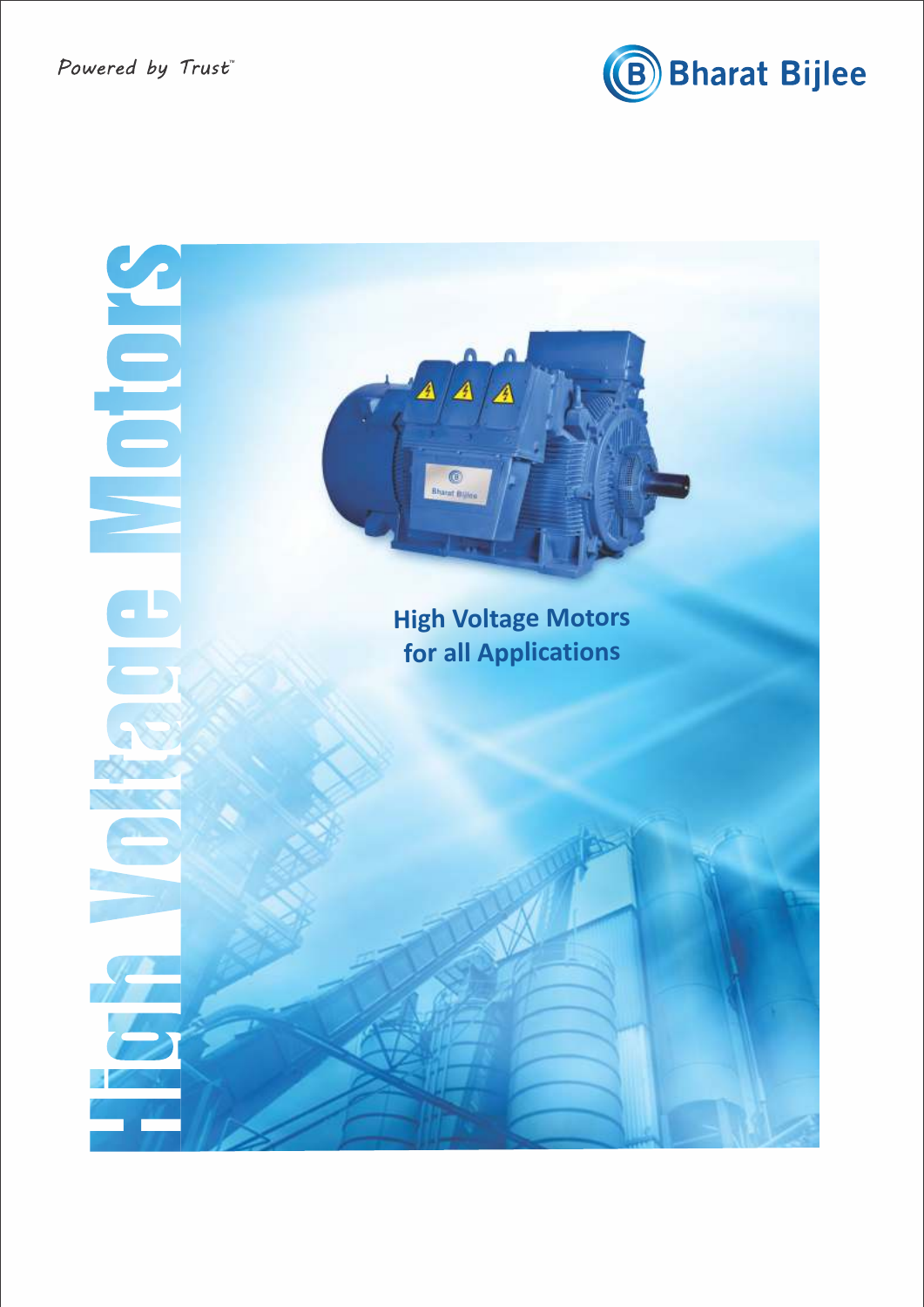# **BHARAT BIJLEE TEFC HIGH VOLTAGE INDUCTION MOTORS**

This product literature covers Bharat Bijlee's high voltage three phase squirrel cage induction motors range for general industrial application. These motors are manufactured using Bharat Bijlee's tried and tested DCCA technology, offering high performance and better reliability with the use of dual cooling circuits.

These motors are suitable for use in various industrial sectors such as Power Generation, Mining, Chemical, Cement, Iron and Steel, Paper and Pulp, Water, Waste Water treatment etc. The motors can serve various applications such as Pump, Compressor, Conveyor, Mill, Fan, Blower, etc.



# **P E R FOR M ANC E**

- High efficiency and power factor
- Optimized heat dissipation
- Magnetic slot wedges to reduce iron loss and no-load current
- Axial ventilated design to reduce temperature gradients

# **R E L I A B I L I T Y**

- Vacuum impregnated stator
- Optimum designed frame size
- Class 'F' insulation. Temprature rise < Class B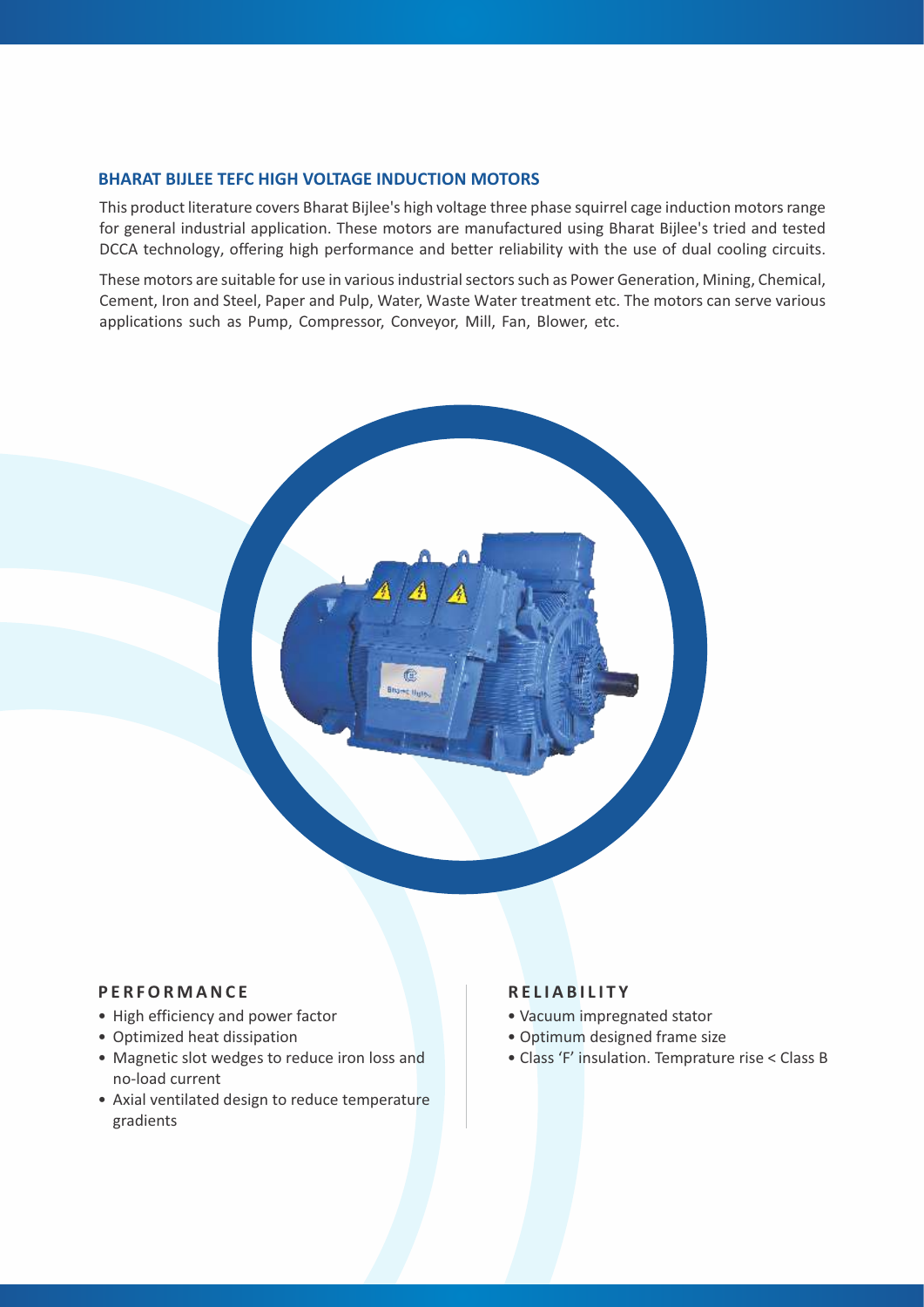# **Technology**

Dual Circuit Cooling Arrangement (DCCA) is new efficient cooling system used by Bharat Bijlee for all its large low voltage motors in frames 400 and above and also high voltage motors. This technology consists of two independent cooling systems which improves the overall cooling of the motor.

The primary cooling circuit is the regular stator casing with cooling fins. The shaft mounted external fan blows air over the body fin and cools the motor by forced convection and radiation.

The secondary internal cooling circuit consists of rotor with vent holes, an impeller and ventilating passage on the stator body. The air inside the motor is circulated by the impeller which passes through the ventilating passage where it gets cooled on its way from non driving end to the driving end by the primary circuit. This cool air then passes over the DE overhangs and through the rotor vents to the non driving end and on its way absorbs heat from the overhangs and from the rotor. This heated air again passes through the impeller to the ventilating ducts and the cycle repeats.

#### **The advantages of this technology are:**

- Better heat dissipation resulting in lower temperature rise of the winding
- Reduced temperature gradient between DE and NDE sides of the winding on account of uniform distribution of heat
- Enhanced insulation life due to lower hot spot temperature for the same (average) temperature rise by resistance
- Increased motor reliability due to lower driving end bearing temperatures and lower hot spot temperatures
- Reduc tion in motor size making the transportation & installation easier and saving on space



Dual Circuit Cooling Arrangement

# **Product Range**

| Type | <b>Frame Size</b> | kW range        |  |
|------|-------------------|-----------------|--|
| MV   | 355L/K to 450 L   | 160kW to 1000kW |  |

# **Standards**

The motors comply with all the applicable IS and IEC standards for industrial use in safe areas.

They also comply with various industrial standard specifications such as CBIP, EIL, IPSS etc.

# **Supply Conditions (Voltage & Frequency)**

| Voltage             | : 3300V & 6600V Voltage |
|---------------------|-------------------------|
| Variation           | $\pm 10\%$              |
| Frequency           | : 50Hz                  |
| Frequency variation | ±5%                     |
| Combined variation  | $\pm 10\%$              |

Motors can be offered with any combination of voltage ranging from 690V to 6600V and frequency of 50Hz or 60 Hz or other frequencies on request.

# **Ambient**

Standard motors are designed for an ambient temperature of 40° C. Motors can be offered for higher ambient temperatures on request.

# **Altitude**

Motors are designed for an altitude of up to 1000m above mean sea level. Motors can be offered for higher altitudes on request.

#### **Method of Starting**

Motors are suitable for Direct Online (DOL) starting. They are also suitable for starting at 80% of the rated voltage for most popular applications. Customers are requested to furnish torque speed curve and inertia of their application so that suitability is checked and confirmed.

# **Starting Time and Duty Cycle**

Motors are designed for continuous (S1) duty. Motors suitable for other duties can be offered on request. Motors are suitable for 1 hot or 2 cold starts under normal loading and starting conditions. Motors suitable for other severe starting conditions such as high load inertia, additional number of starts and stops, intermittent duty etc. can be offered on request.

# **Insulation and Endurance**

The Motors are provided with class F insulation scheme with temperature rise limited to class B limits. Motors can be provided with class H insulation on request.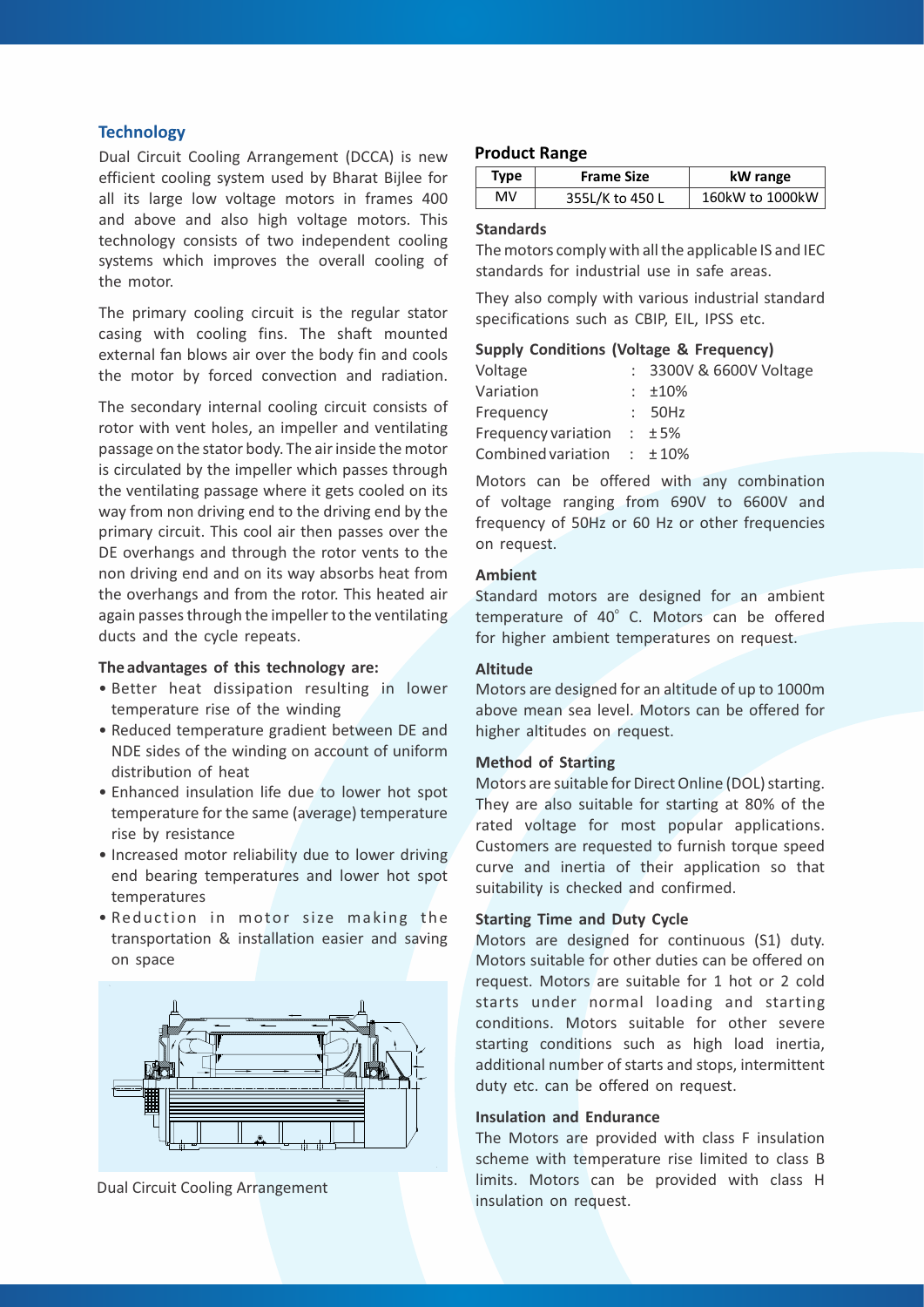#### **Winding and Insulation**

The motors have diamond shaped formed coils made from mica-paper covered insulated rectangular copper conductors and are generally connected in star. The complete formed coil is insulated with a combination of mica glass and mica polyester tapes. The mica covering on conductors provides resistance against corona, unlike with enamel or glass covering ensuring capability to withstand fast surges due to AC drives or re-striking transients.

The insulation system is Epoxy and Mica based Resin Poor type with Vacuum Pressure Impregnation (normally called as VPI type) using reconstituted porous mica paper tapes to build adequate thickness and electrical and mechanical strength. The mica paper in the tapes is supported by glass/polyester with small quantity of binder. When the wound core is impregnated under vacuum and pressure cycles for full impregnation in epoxy resin and cured, the winding gets very high electrical and mechanical strangth and becomes resistant to humidity and chemicals.

The system meets the requirements of IEC 60034- 15 as applied to coils of high voltage motors i.e. Surge withstand capacity between conductor and earth-31 kV peak for waveform 1.2/ 50 microsecond and rated steep front impulse withstand voltage of 20 kV peak 6.6kV motor coils.

Motors are suitable for fast bus transfer with a residual voltage of 50% of rated voltage. Motors can be offered suitable for inverter duty application after checking the expected rise time and amplitude of the surge at motor terminals which varies depending on cable length and inverter characteristics.

# **Thermal Protection**

All motors are provided with 6 simplex PT100 platinum RTD's for winding temperature detection.

Both DE and NDE bearings are provided with simplex PT100 Platinum BTD's for bearing temperature detection.

Additional RTD's, Duplex RTD/BTD, indicating type dial type thermometer with alarm and trip contacts for bearing temperature monitoring can also be provided on request.

# **Earthing Terminals**

Two earthing terminals are provided on the body and one terminal each is provided in the main and neutral terminal box. Grounding pads are also provided on the terminal box and adaptor box.

# **Anti-condensation Method**

Built in space heaters are provided in order to avoid condensation of water

# **Enclosure Material**

| <b>Frame</b> | <b>Enclosure Material</b>              |  |  |
|--------------|----------------------------------------|--|--|
| 355L/K       | Cast Iron (CI) body                    |  |  |
| 400L         | Fabricated MS body with CI end shields |  |  |
| 450M         | Fabricated MS body with CI end shields |  |  |
| 4501         | Fabricated MS body with CI end shields |  |  |

# **Cooling**

The method of cooling is IC411 as per IS: 6362-1995 (IC4A1A1 as per IEC 34-6:1991).

Forced cooing arrangement (IC416) can also be provided based on the application requirement on request.

Special bearing cooling fan arrangement is provided at DE to reduce bearing temperature and increase bearing life.

### **Construction**

The motors can be offered in B3, V1 and B3/B5 construction as per IS: 1231/2253/8223.

# **Degree Protection**

All motors and terminal boxes have IP55 degree of protection as per IS/IEC 60034-5. Higher degree of protection such as IP56, IP65/IP66 can be provided on request.

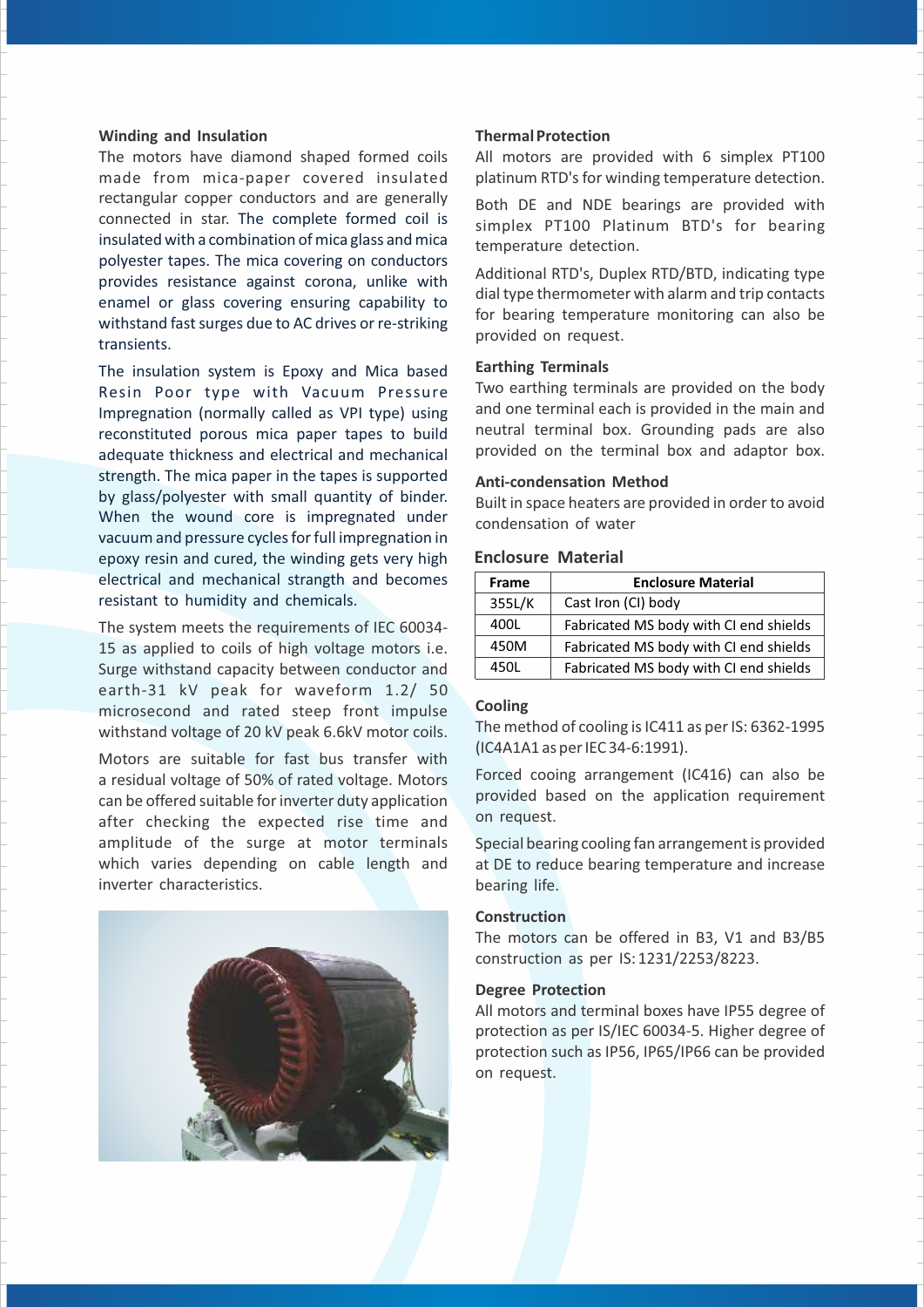# **Bearings**

Motors have single row deep groove ball bearings of SKF/ FAG or other reputed make as given in table below.

| <b>Frame Size</b> |    | <b>Bearing</b> |            |  |
|-------------------|----|----------------|------------|--|
|                   |    | DE             | <b>NDE</b> |  |
|                   | 2P | 6319/C3        | 6319/C3    |  |
| 355 L/K           | 4P |                |            |  |
|                   | 6P | 6322/C3        | 6322/C3    |  |
|                   | 8P |                |            |  |
|                   | 2P | 6319/C3        | 6319/C3    |  |
| 400 M/L           | 4P |                | 6324/C3    |  |
|                   | 6P | 6324/C3        |            |  |
|                   | 8P |                |            |  |
|                   | 4P |                |            |  |
| 450 M/L           | 6P | 6326/C3        | 6326/C3    |  |
|                   | 8Р |                |            |  |

Motors can also be provided with insulated bearing and/or with cylindrical roller bearing (NU) on request. The motors are suitable for 40,000 hours of  $L_{10}$  bearing.

# **Grease**

Bearings are lubricated with SKF LGMT3 grease of SKF make. Special high temperature grease can be provided on request.

Motors have arrangement for on line re-greasing. A grease sump is provided for expelled grease at DE/NDE.

# **Method of Coupling**

Standard motors are suitable for direct drive through flexible couplings with no external thrust on motor bearings. However, suitable bearing and shaft arrangement may be offered for pulley drive or other methods of coupling for which please contact sales office.

# **Rotor**

All motors have dynamically balanced aluminum pressure die cast rotors. Motors can also be provided with copper rotor bars on request.

# **Shaft**

Shafts are made of ultrasonically tested EN8 or EN19 material. Shafts with special grade of material and/or special shaft extensions can be provided on request.

# **Balancing and Vibration**

All motors have rigid rotors which are dynamically balanced with half key. All motors conform to N (normal) class of vibration according to IS: 12075.

Reduced or special class of balancing can also be provided on request.

# **Paint**

All motors are painted with acrylic RAL 5000 paint. Motors can be offered with paint having different base (epoxy polyurethane etc.), different shade, or special scheme on request.

# **Mounting**

Motors can be offered with B3, V1 and B3/B5 mounting. The mounting dimensions conform to IEC 60072-1 and IEC 60072-2 for foot mounted motors.

Motors with other non standard mountings may be offered on enquiry.

# **Terminal Box**

Motor have M.S. fabricated high voltage main terminal box

A separate neutral box can be provided on the opposite side of the main terminal box for star connection. Alternatively a phase segregated neutral terminal box can also be provided on request. Phase segregated terminal box is suitable to withstand three phase to earth internal fault of 500MVA, 44kA for 0.25sec at 6.6kV.

The main and the neutral terminal boxes are capable of rotation in steps of 180 degrees and their locations are interchangeable.

Two separate auxiliary terminal boxes are provided for termination of space heater and RTD terminals.

The PSTB (phase segregated TB) can be provided with a non magnetic gland plate in order to avoid localized heating on request.